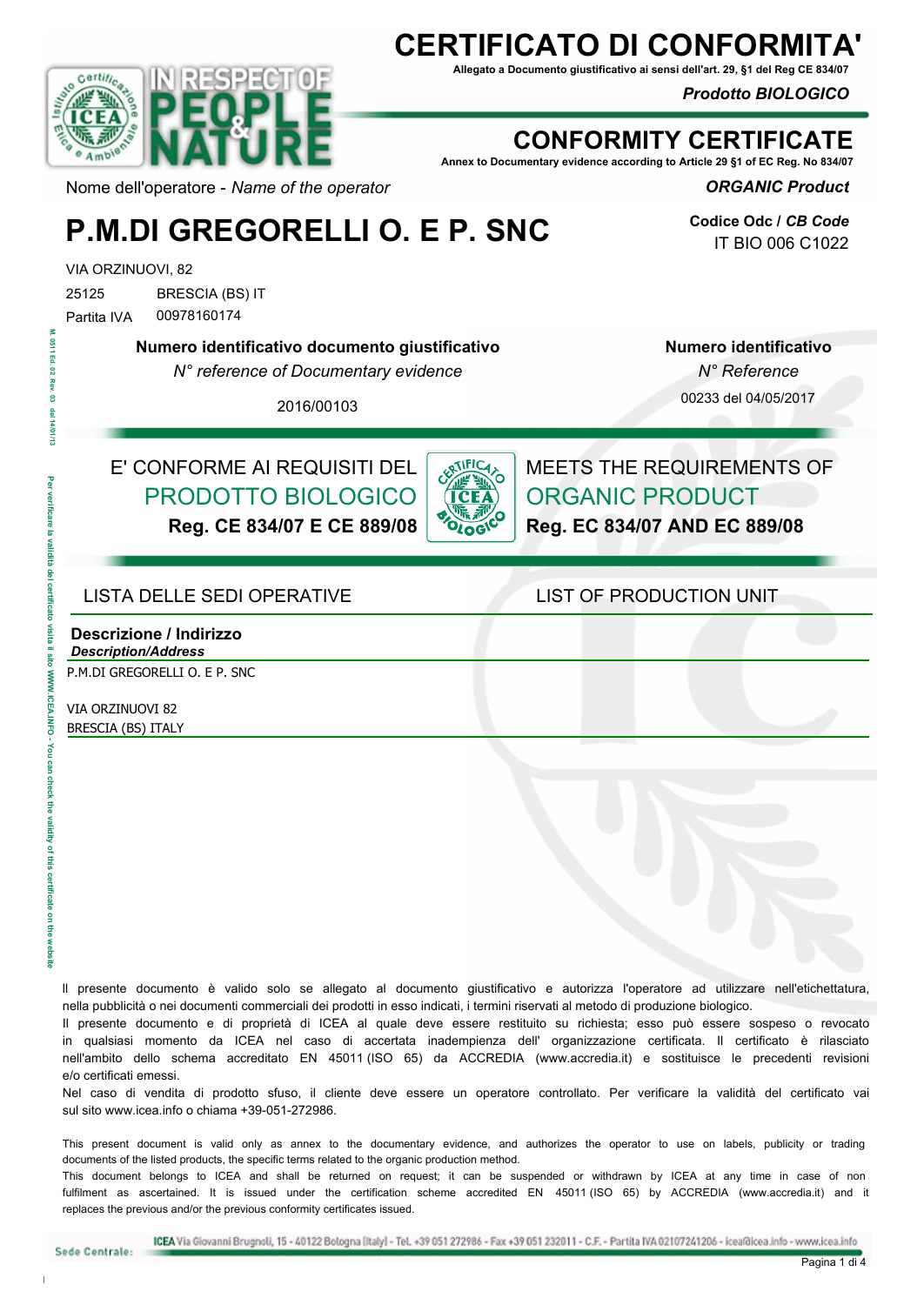# **CERTIFICATO DI CONFORMITA'**

**Allegato a Documento giustificativo ai sensi dell'art. 29, §1 del Reg CE 834/07**

#### *Prodotto BIOLOGICO*



### **CONFORMITY CERTIFICATE**

**Annex to Documentary evidence according to Article 29 §1 of EC Reg. No 834/07**

*ORGANIC Product* 

Nome dell'operatore - *Name of the operator*

# **P.M.DI GREGORELLI O. E P. SNC**

**Codice Odc /** *CB Code* IT BIO 006 C1022

VIA ORZINUOVI, 82

25125 BRESCIA (BS) IT Partita IVA 00978160174

LISTA DEI PRODOTTI CERTIFICATI  $\begin{bmatrix} \frac{\partial \mathbf{X}^{\text{N}}}{\partial \mathbf{C} \mathbf{E} \mathbf{A}} \\ \frac{\partial \mathbf{X}}{\partial \mathbf{C} \mathbf{A}} \end{bmatrix}$  LIST OF AUTHORIZED PRODUCTS



| Descrizione (1)<br><b>Name of product</b>       | Categoria (2)<br>Category                                   | <b>Note</b><br><b>Notes</b> |
|-------------------------------------------------|-------------------------------------------------------------|-----------------------------|
| ACETO (VINEGAR)                                 | <b>BIOLOGICO/ORGANIC</b><br>> = 95% Ingr. Biologici/Organic |                             |
| ALBICOCCHE (APRICOTS)                           | BIOLOGICO/ORGANIC                                           |                             |
| ANANAS (PINEAPPLES)                             | <b>BIOLOGICO/ORGANIC</b>                                    |                             |
| <b>ARANCE (ORANGES)</b>                         | <b>BIOLOGICO/ORGANIC</b>                                    |                             |
| ASPARAGI (ASPARAGUS)                            | BIOLOGICO/ORGANIC                                           |                             |
| <b>BANANE (BANANAS)</b>                         | <b>BIOLOGICO/ORGANIC</b>                                    |                             |
| <b>BASILICO (BASIL)</b>                         | <b>BIOLOGICO/ORGANIC</b>                                    |                             |
| CAFFè (COFFEE)                                  | <b>BIOLOGICO/ORGANIC</b>                                    |                             |
| CARCIOFI (ARTICHOKES)                           | BIOLOGICO/ORGANIC                                           |                             |
| CAROTE (CARROTS)                                | <b>BIOLOGICO/ORGANIC</b>                                    |                             |
| CAVOLO NERO (LACINATO KALE)                     | <b>BIOLOGICO/ORGANIC</b>                                    |                             |
| CETRIOLI (CUCUMBERS)                            | BIOLOGICO/ORGANIC                                           |                             |
| CILIEGIE (CHERRIES)                             | <b>BIOLOGICO/ORGANIC</b>                                    |                             |
| CIPOLLE (ONIONS)                                | <b>BIOLOGICO/ORGANIC</b>                                    | Etichettato/Label approved  |
| <b>CLEMENTINE (CLEMENTINES)</b>                 | BIOLOGICO/ORGANIC                                           |                             |
| CONCENTRATO DI POMODORO (TOMATO<br>CONCENTRATE) | BIOLOGICO/ORGANIC                                           |                             |
|                                                 | > = 95% Ingr. Biologici/Organic                             |                             |
| FINOCCHI (FENNELS)                              | BIOLOGICO/ORGANIC                                           |                             |
| FORMAGGI (CHEESE)                               | BIOLOGICO/ORGANIC<br>> = 95% Ingr. Biologici/Organic        |                             |
| FRAGOLE (STRAWBERRIES)                          | BIOLOGICO/ORGANIC                                           |                             |
| <b>FRULLATI (SMOOTHIES)</b>                     | BIOLOGICO/ORGANIC<br>> = 95% Ingr. Biologici/Organic        |                             |
| FRUTTA SECCA (DRIED FRUIT)                      | BIOLOGICO/ORGANIC                                           |                             |
| <b>FUNGHI (MUSHROOMS)</b>                       | BIOLOGICO/ORGANIC                                           |                             |
| KAKI                                            | BIOLOGICO/ORGANIC                                           |                             |
| KIWI                                            | BIOLOGICO/ORGANIC                                           |                             |
| LAMPONI (RASPBERRIES)                           | BIOLOGICO/ORGANIC                                           |                             |
| LATTE BOVINO (BOVINE MILK)                      | <b>BIOLOGICO/ORGANIC</b>                                    |                             |

ICEA Via Giovanni Brugnoli, 15 - 40122 Bologna (Italy) - Tel. +39 051 272986 - Fax +39 051 232011 - C.F. - Partita IVA 02107241206 - icea@icea.info - www.icea.info

M. 0511 Ed. 02 Rev

 $\frac{1}{3}$ 

del 14/01/13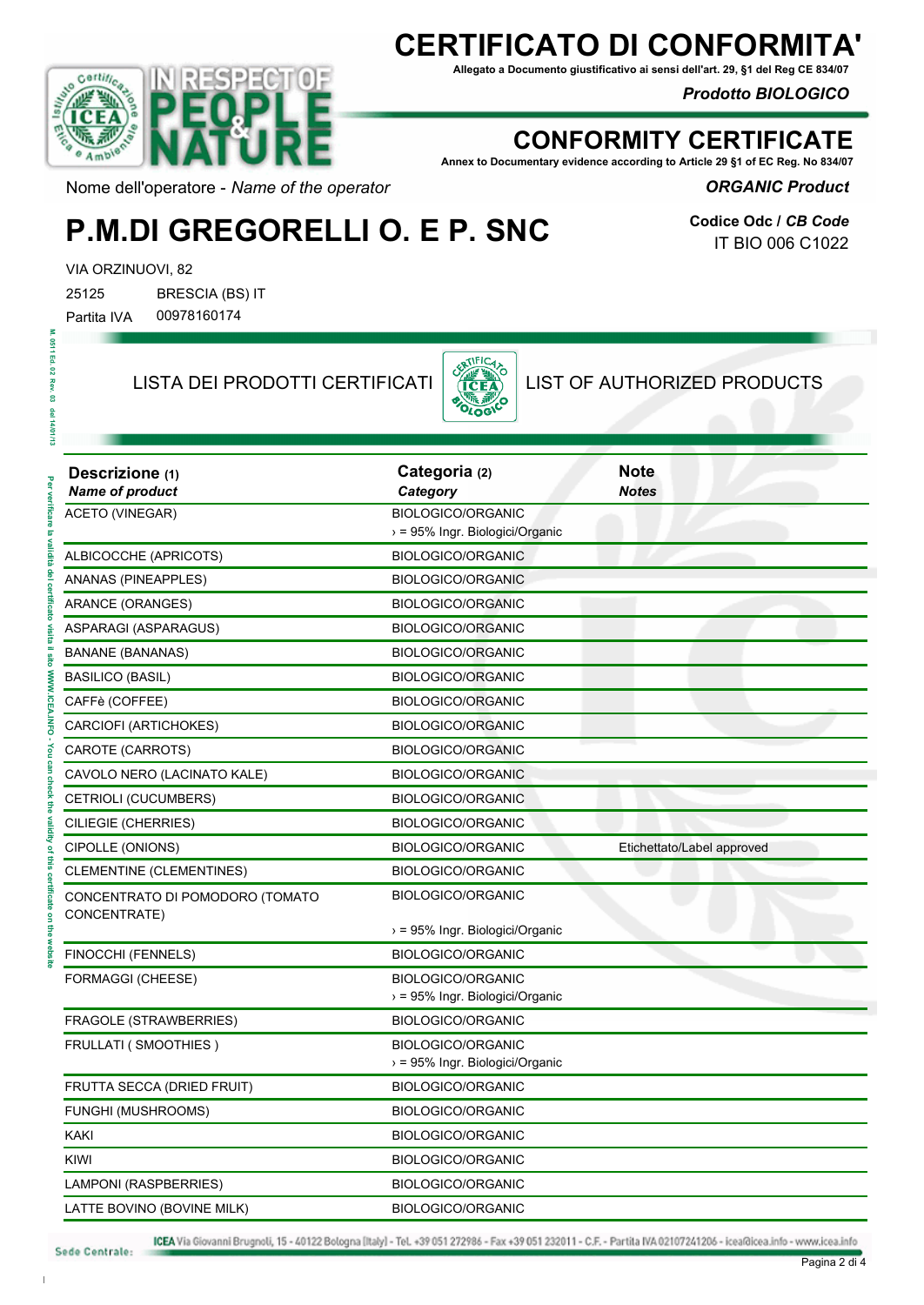# **CERTIFICATO DI CONFORM**

**Allegato a Documento giustificativo ai sensi dell'art. 29, §1 del Reg CE 834/07**

#### *Prodotto BIOLOGICO*



### **CONFORMITY CERTIFICATE**

**Annex to Documentary evidence according to Article 29 §1 of EC Reg. No 834/07**

#### *ORGANIC Product*

Nome dell'operatore - *Name of the operator*

## **P.M.DI GREGORELLI O. E P. SNC**

**Codice Odc /** *CB Code* IT BIO 006 C1022

| VIA ORZINUOVI, 82                                                   |                                                                         |
|---------------------------------------------------------------------|-------------------------------------------------------------------------|
| 25125<br><b>BRESCIA (BS) IT</b>                                     |                                                                         |
| 00978160174<br>Partita IVA                                          |                                                                         |
| LIMONI (LEMONS)                                                     | <b>BIOLOGICO/ORGANIC</b>                                                |
| MARMELLATE, COMPOSTE E PUREE ( JAMS,<br><b>COMPOTES AND PUREES)</b> | <b>BIOLOGICO/ORGANIC</b>                                                |
|                                                                     | > = 95% Ingr. Biologici/Organic                                         |
| <b>MELE (APPLES)</b>                                                | <b>BIOLOGICO/ORGANIC</b>                                                |
| <b>MELONI (MELONS)</b>                                              | <b>BIOLOGICO/ORGANIC</b>                                                |
| MIELE (HONEY)                                                       | <b>BIOLOGICO/ORGANIC</b>                                                |
| MIRTILLI (BLUEBERRIES)                                              | BIOLOGICO/ORGANIC                                                       |
| MORE (BLACKBERRIES)                                                 | <b>BIOLOGICO/ORGANIC</b>                                                |
| MOSTARDE (MUSTARDS)                                                 | <b>BIOLOGICO/ORGANIC</b><br>> = 95% Ingr. Biologici/Organic             |
| NETTARINE (NECTARINES)                                              | <b>BIOLOGICO/ORGANIC</b>                                                |
| OLIO DI OLIVA (OLIVE OIL)                                           | <b>BIOLOGICO/ORGANIC</b>                                                |
| ORIGANO (OREGANO)                                                   | <b>BIOLOGICO/ORGANIC</b>                                                |
| PASSATA DI POMODORO (TOMATO SAUCE)                                  | <b>BIOLOGICO/ORGANIC</b><br>> = 95% Ingr. Biologici/Organic             |
| <b>PASTA</b>                                                        | <b>BIOLOGICO/ORGANIC</b><br>> = 95% Ingr. Biologici/Organic             |
| PATATE (POTATOES)                                                   | <b>BIOLOGICO/ORGANIC</b>                                                |
| PEPERONE (PEPPERS)                                                  | <b>BIOLOGICO/ORGANIC</b>                                                |
| PERE (PEARS)                                                        | <b>BIOLOGICO/ORGANIC</b>                                                |
| PESCHE E NETTARINE (PEACH AND<br><b>NECTARINES)</b>                 | <b>BIOLOGICO/ORGANIC</b>                                                |
| <b>PESTO</b>                                                        | <b>BIOLOGICO/ORGANIC</b><br>> = 95% Ingr. Biologici/Organic             |
| PISELLI (PEAS)                                                      | <b>BIOLOGICO/ORGANIC</b>                                                |
| POMODORI PELATI (PELEED TOMATOES)                                   | <b>BIOLOGICO/ORGANIC</b><br>$\rightarrow$ = 95% Ingr. Biologici/Organic |
| POMODORO (TOMATOES)                                                 | <b>BIOLOGICO/ORGANIC</b>                                                |
| POMPELMO (GRAPEFRUIT)                                               | <b>BIOLOGICO/ORGANIC</b>                                                |
| RISO (RICE)                                                         | BIOLOGICO/ORGANIC                                                       |
| ROSMARINO (ROSEMARY)                                                | BIOLOGICO/ORGANIC                                                       |
| SALUMI (SAUSAGES AND HAM)                                           | <b>BIOLOGICO/ORGANIC</b><br>> = 95% Ingr. Biologici/Organic             |
| SEDANO (CELERY)                                                     | <b>BIOLOGICO/ORGANIC</b>                                                |
| SUCCHI (JUICES)                                                     | <b>BIOLOGICO/ORGANIC</b><br>> = 95% Ingr. Biologici/Organic             |
| SUSINE (PLUMS)                                                      | <b>BIOLOGICO/ORGANIC</b>                                                |
| UOVA (EGGS)                                                         | <b>BIOLOGICO/ORGANIC</b>                                                |
| VERZA (SAVOY CABBAGE)                                               | BIOLOGICO/ORGANIC                                                       |

ICEA Via Giovanni Brugnoli, 15 - 40122 Bologna [Italy] - Tel. +39 051 272986 - Fax +39 051 232011 - C.F. - Partita IVA 02107241206 - icea@icea.info - www.icea.info

M. 0511 Ed. 02 Rev

 $\mathbf{r}$